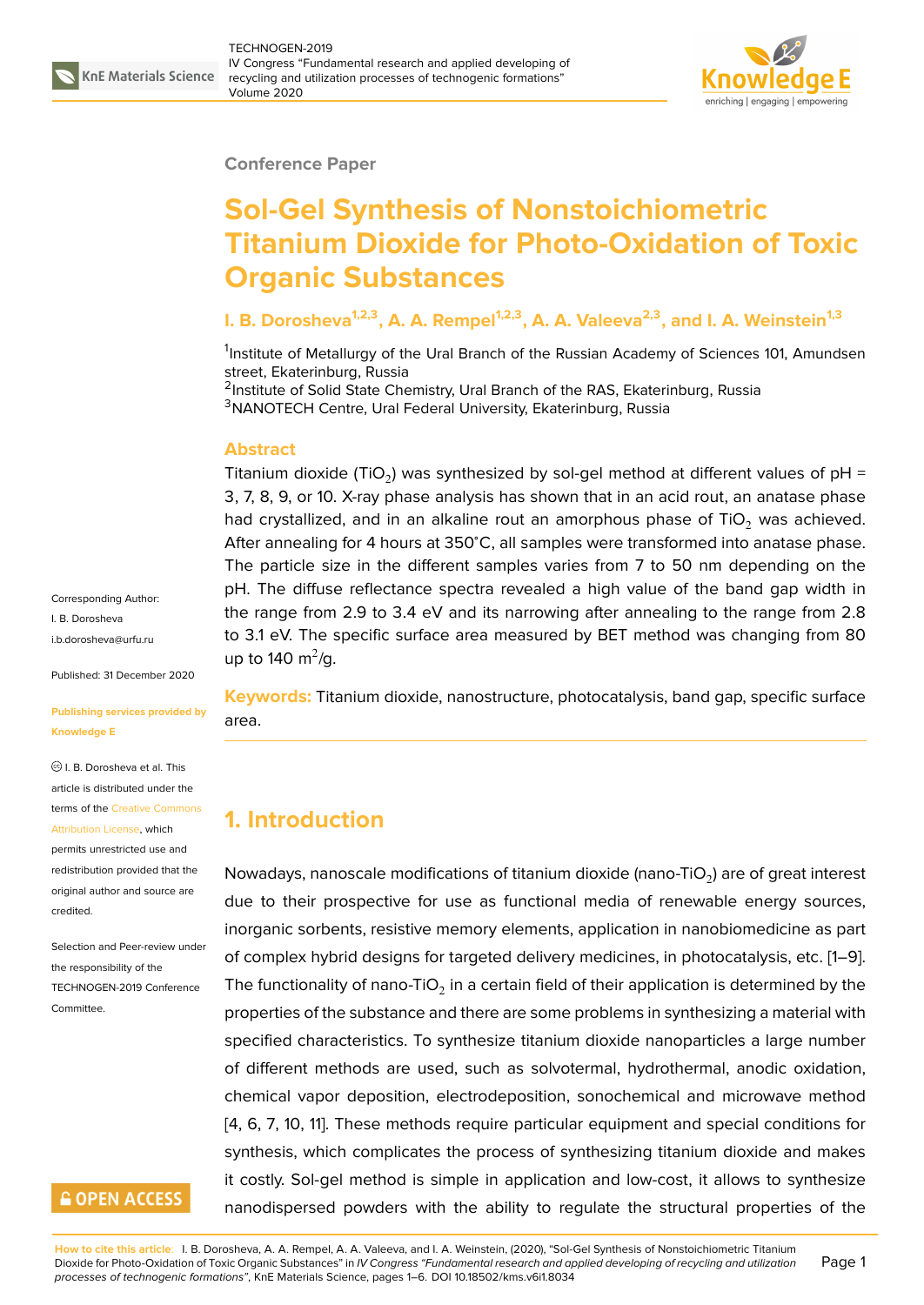material when choosing the appropriate conditions for the synthesis [12–14]. However, despite the active study of titanium dioxide synthesized by sol-gel method, there is currently no clear and comprehensive understanding of the synthesis parameters effect on the formation of TiO<sub>2</sub> nanoparticles in various modifications (amo[rph](#page-5-6)[ou](#page-5-7)s, anatase, rutile and brookite). One parameter that significantly affects the final product is the starting pH value of the solution. In this regard, the aim of the work was to study the effect of the acid-base state of the solution on the obtained structure of titanium dioxide. For this, TiO<sub>2</sub> was synthesized by sol-gel method at various pH values (3, 7, 8, 9 and 10) and followed by annealing, X-ray phase analysis (XRD) of the product was performed, its crystal modification is determined, spectra of diffuse reflection (DRS) were measured, the values of the particle size and band gap ( $\mathsf{E}_g$ ) were calculated before and after annealing of samples.

## **2. Experimental Part**

Five samples of nanosized titanium dioxide (TiO<sub>2</sub>) were synthesized by sol-gel method at different pH of the initial solution  $-$  3, 7, 8, 9 and 10. Titanium tetrabutoxide (tetrabutoxytitanium) Ti(C<sub>4</sub>H<sub>9</sub>O)<sub>4</sub> (analytical grade A.C.S.), ethanol C<sub>2</sub>H<sub>5</sub>OH (95%) and distilled water  $H_2O$  were used as initial reagents in a volume ratio of 1:1:4. The acid-base state of the solution was varied by the addition of hydrochloric acid HCl (analytical grade A.C.S.) to obtain an acid medium and ammonium hydroxide  $NH<sub>4</sub>OH$  (aqueous solution 10%) to produce an alkaline medium. Synthesis of titanium dioxide was carried out according to the following scheme. Tetrabutoxytitanium was mixed with ethanol until a homogeneous state in a mixing device PE-6300 M for 10 minutes, and after that distilled water was added and stirred again in device for 10 minutes. Then, HCI or  $NH<sub>4</sub>OH$  was added in an amount, which was necessary to achieve the desired pH, followed by stirring for 60 minutes. The parameters of the mixing device at all stages were the same: substrate temperature of 60 <sup>∘</sup>*C*, power of 80 *W*, rotation speed of 26 *rpm.* The resulting gel was dried in SNOL oven for 60 min at 80 °C. Synthesized TiO<sub>2</sub> powders were subsequently annealed in a SNOL muffle furnace for 4 hours at 350 <sup>∘</sup>*C.*

The titanium dioxide powders synthesized by the sol-gel method was investigated by XRD using CuK $\alpha_{1,2}$  radiation on a Shimadzu XRD-7000 diffractometer with the Bragg– Brentano recording geometry. XRD patterns were measured using the step-scan mode at Δ (2θ) = 0.02° in the 2θ angular range from 10 to 100° with 10 sec exposure time at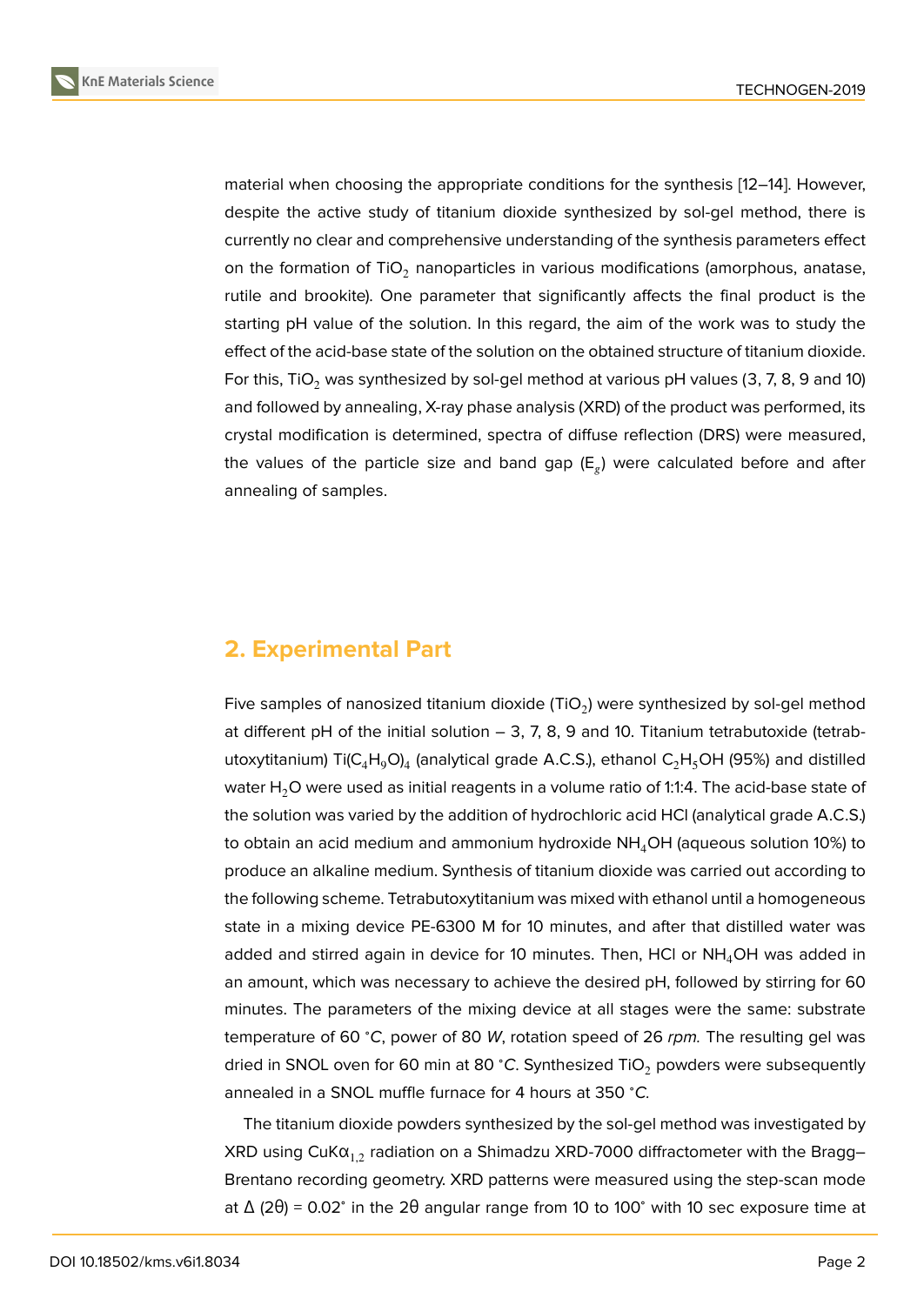

each point. The diameter of the coherent scattering regions (CSR) which is closed to the size of the titanium dioxide nanoparticles were calculated from the Scherrer formula

$$
D=\frac{K\lambda}{\beta\mathrm{cos}\theta},
$$

where *K* is particle shape factor; λ is X-ray wavelength (154 pm); β=FWHM is full width at half maximum; θ – diffraction maximum position. Relative deviation of calculations *D* was 10 %.

Diffuse reflectance spectra (DRS) of the samples were recorded on a FS-5 (Edinburgh Instruments) UV-VIS spectrophotometer. The values of the band gap energies were determined from diffuse reflection spectra using Kubelka-Munk function:  $(h\nu F(R))^2$ , where  $R$  – reflectance,  $h$  – Planck constant,  $v$  – frequency and  $F\left(R\right)=\frac{\left(1-R\right)^{2}}{2R}.$  Relative deviation of calculations of  $E<sub>r</sub>$  was 10%. Specific surface area was determined by the Brunauer-Emmett-Teller method (BET) using a Gemini VII 2390 analyzer. Preliminary degassing of samples was carried out for 2 hours at 200 <sup>∘</sup>C.

## **3. Results and Discussion**

The XRD analysis of the synthesized TiO<sub>2</sub> powders showed that at  $pH = 3$ , titanium dioxide has a crystalline anatase phase. On XRD patterns of samples obtained at higher pH, from 7 to 10, small broadening and complete absence of diffraction peaks are observed near the angles  $2\theta - 30^\circ$ , 45°, and 65°, which indicates that synthesized powders have an amorphous structure. Probably, using the acidic medium of the initial sol, crystallization process is active even at low temperatures about 80 <sup>∘</sup>*C* without annealing. Also, X-ray phase analysis showed that annealing led to a phase transition from the amorphous phase to anatase. The choice of the annealing temperature of 350 <sup>∘</sup>*C* is due to the desire to get an anatase structure without the formation of rutile modification, which was received in earlier experiments at an annealing temperature of 450 <sup>∘</sup>C. According to XRD data, there is no influence of pH from 7 to 10. Indeed the XRD patterns have a similar appearance. Determination of the specific surface area measured by BET method showed that the minimum area is observed for samples obtained at  $pH = 10$ , and maximum at  $pH = 7$ . All powders differ in color, in width of the band gap (*E* ), in nanoparticle diameter (*D*) and in specific surface area value (see Table 1).

The calculation of the CSR of nanostructured titanium dioxide in the anatase phase (after annealing) indicates a change in the particle size at different pH values (Table 1). The particle size increases linearly from 7 to 50 nm as the pH increases from 3 to 9. At a pH value of 10, the particle size reaches 25 nm, this value coincides with the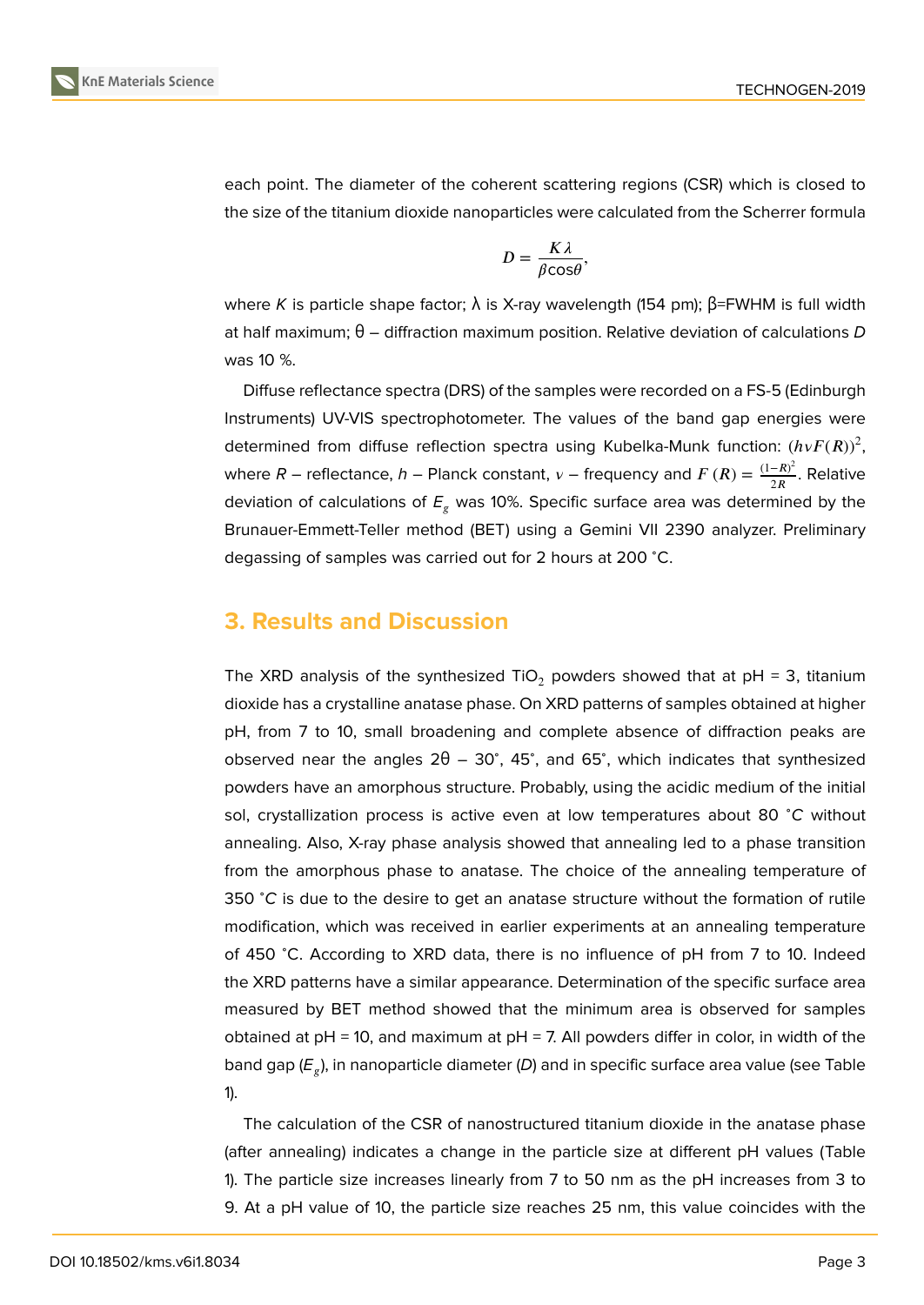| $pH_1 \pm 0.1$ | $D_1 \pm 2$ nm | $E_{g}$ before annealing, $\pm 0.2$ eV $E_{g}$ after annealing, $\pm 0.2$ eV |     | $S_{\text{eff,}} \pm 1 \text{ m}^2/\text{g}$ |
|----------------|----------------|------------------------------------------------------------------------------|-----|----------------------------------------------|
| 3              |                | 2.9                                                                          | 2.8 | 100                                          |
|                | 10             | 3.2                                                                          | 3.1 | 140                                          |
| 8              | 25             | 3.4                                                                          | 3.1 | 90                                           |
| 9              | 50             | 3.2                                                                          | 2.8 | 90                                           |
| 10             | 25             | 3.4                                                                          | 3.0 | 80                                           |

TABLE 1: Physical characteristics of titanium dioxide powders synthesized by the sol-gel method at various pH values.

particle size at pH 8 (25 nm). It should be noted that the powder color at a substantially equal value of the same size – a light beige, and at maximum particle size – most dark (yellow). In the diffuse reflection spectra, the region of increase in the reflection intensity shifts toward the UV range with increasing pH. Starting increasing reflectance is near 350 nm, it coincides with the data DRS nanosized titanium dioxide obtained in other ways: solvothermal, sonochemical and polyol methods [11], but the reflection intensity of the samples studied in this work is lower, which indicates a greater absorption, and hence a greater number of atomic-vacancy defects in the structure. In the visible region of the spectrum (about 400 nm), in all annealed sample[s o](#page-5-5)btained at  $pH > 7$ , a diffuse reflection collapse is observed. This effect is also observed in other studies on the effect of the solution pH on the titanium dioxide structure [14]. This is probably due to the nonstoichiometry of titanium dioxide in the anatase phase and the formation of oxygen vacancies in the crystal structure. Atomic defects in the crystal structure form energy levels in the band gap, resulting in visible light absorpti[on](#page-5-7) occurs at a wavelength between 400 and 430 nm [6, 7]. The performed DRS analysis of all samples before and after annealing with using Kubelka-Munk function allowed determining the band gap width of synthesized titanium dioxide (see Table 1). All samples with an amorphous structure have a wide ban[d g](#page-5-2)[ap](#page-5-3) (from 2.9 to 3.4 eV), but upon transition to the anatase phase these values decrease by 0.1 – 0.4 eV. The smallest value of *E* is observed in the sample taken at  $pH = 3$ , and at higher  $pH$  values, the width of the band gap increases. These data do not correspond to an earlier work, where with an increase of pH from 2.6 to 10.6, the band gap decreases from 3.6 to 3.0 eV [12]. Perhaps this is due to the difference in using of specific chemical reagents for sol-gel synthesis and the different final particle sizes values of the synthesized titanium dioxide.

# **4. Conclusion**

In this paper, the influence of the initial solution pH on nanosize of the titanium dioxide synthesized by sol-gel methods was studied. XRD data showed the formation of the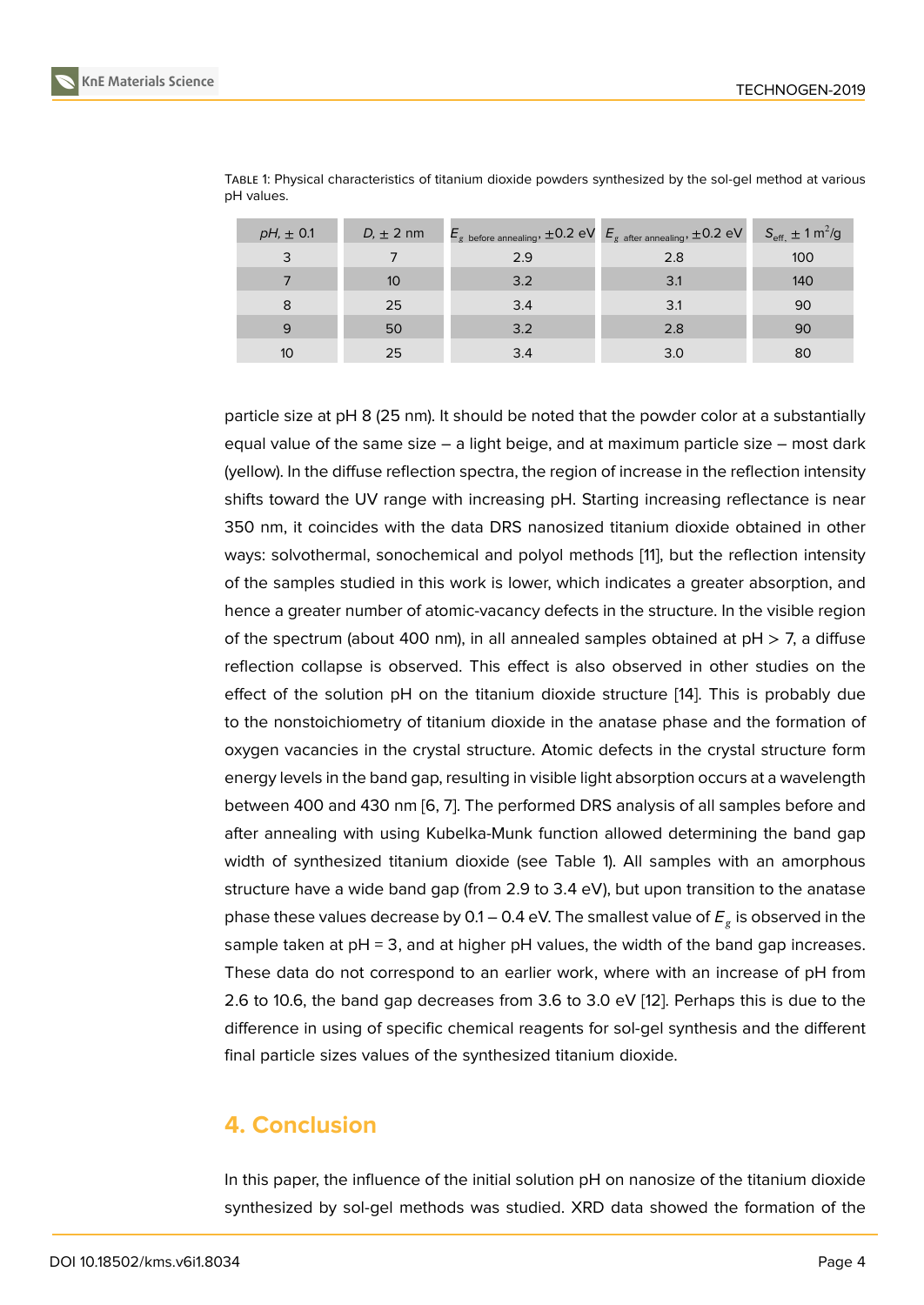

anatase crystal structure in an acidic medium even without annealing and amorphous structure in neutral and alkaline media. The crystallization process acceleration of titanium dioxide in the synthesis with pH = 3 was revealed. Annealing at 350 <sup>∘</sup>C for 4 hours allows a phase transition from an amorphous modification to anatase without the formation of rutile. The calculation of the TiO<sub>2</sub> particle size was carried out from XRD patterns using Scherrer formula, they are in the range between 7 and 50 nm. The crystal structure of the synthesized samples at  $pH = 7 - 10$  according to XRD data has no distinct differences, but structure has a different nonstoichiometry according to DRS analysis. The  $E_{\textit{g}}$  value for all samples was calculated before and after annealing upon conversion of DRS into Kubelka-Munk function. A wide band gap was found in all samples amorphous modification (2.9 to 3.4 eV), and its reduction after annealing of titanium dioxide at the transition into the anatase phase (2.8 to 3.1 eV). The detected rather high specific surface area value (80-140 m $^2$ /g) of nanosized titanium dioxide can lead to its high photocatalytic activity.

Thus, it was shown that the sol-gel method allows receiving nanoscale titanium dioxide with different size of particles by changing of pH solution. The proposed method for TiO $_2$  synthesis is simple, reliable, low-cost and allows controlling the parameters of the final product by choosing the optimal process conditions. Therefore, in this work, we have suggested and synthesized a catalyst, which can to neutralize toxic organic substances in the UV, as well as in the visible regions of the optical spectrum.

### **Acknowledgements**

The work was carried out according to the state assignment for IMET UB RAS and ISSC UB RAS.

I.A. Weinstein thanks Minobrnauki initiative research project № FEUZ-2020-0059 for financial support.

#### **References**

- <span id="page-4-0"></span>[1] Rempel, A. A., *et al*. (2015). Synthesis and Solar Light Catalytic Properties of Titania-Cadmium Sulfide Hybrid Nanostructures. *Catalysis Communications*, vol. 68, pp. 61-66.
- [2] Ananikov, V. P., *et al*. (2014). Development of New Methods in Modern Selective Organic Synthesis: Preparation of Functionalized Molecules with Atomic Precision. *Russian Chemical Reviews*, vol. 83, issue 10, pp. 885-985.